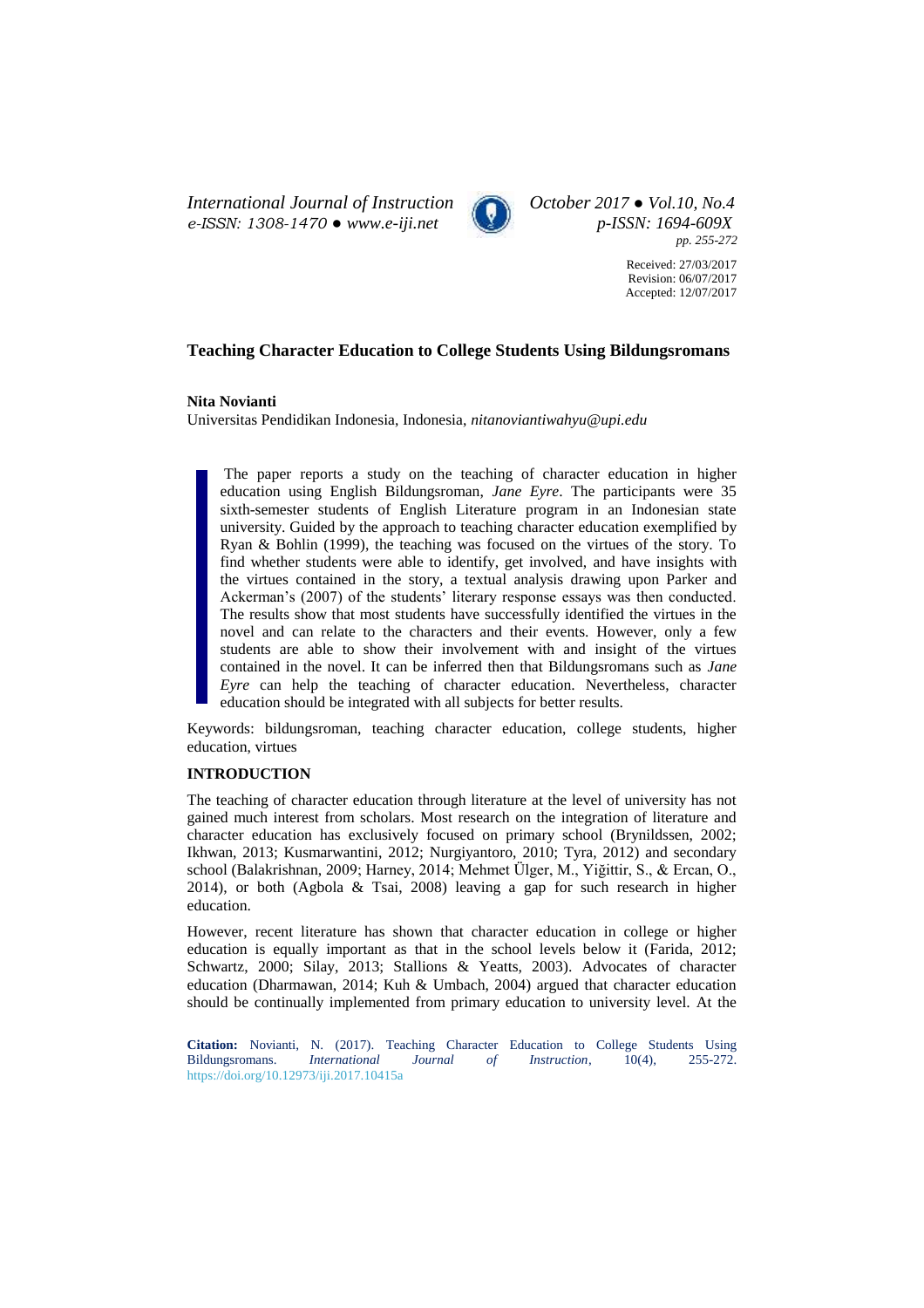level of college, character education can take the role of strengthening the character of students. Hence, the continuation of character education in higher education is necessary in order to preserve and strengthen the character that has been shaped in the previous levels of education.

The growing awareness of the importance of character education in higher education is not accompanied by an adequate amount of research on this particular topic. This is especially so for the teaching of character education through literature. To name a few researchers concerned with teaching character education in university using literature, there is Tighe (1998) who used Lois Lowry's *The Giver* and Michael Dorris' *A Yellow Raft on Blue Water* to see how critical thinking skills help the study of values among undergraduate students. Her research found that even though it could not immediately be seen whether students integrate the values they obtain from the literary works they read, the critical thinking skills acquired by the students throughout their reading, writing, and responding to the works provide the necessary skills for decision making.

Meanwhile in Indonesia, Inderawati (2012) drawing upon the theories of reader response, conditioning, psycho-literature, and character building has attempted to develop a literary appreciation instrument that can be adopted to build student character as the framework, whereas Ripai (2012) specifically developed a think-pair-share technique to teach undergraduate students of Indonesian language and literature education to write drama scripts imbued with values.

As the limited literature demonstrates, the existing research on teaching character education to college students through literature did not really take into consideration the process of book selection, which is "a critical element for successful character education" (Parker & Ackerman, 2007, p.1). It is also not clear how students are able to identify the virtues, character traits, or values contained in a certain literary work and gain some insights for their own character building or development. Therefore, this research attempts to demonstrate how the teaching of literature using the genre of Bildungsroman, deemed very suitable to be used for teaching character education to college students, can help students identify and gain some insights from the virtues or character traits of a certain literary character. To find whether students are able to do so, their response essays will be analyzed based on Parker and Ackerman's (2007) three indicators of the success of character education. The next section will elaborate how Bildungsroman is appropriate for teaching character education to college students.

#### **LITERATURE REVIEW**

#### **Bildungsroman Defined**

Defining a literary term is always an intricate business. Indeed, there has been a heated debate as to what constitutes a Bildungsroman (Boes, 2006, 2008; Iversen, 2009). Especially in the flourishing age of young adult literature, this genre is often claimed to have been merged and or included in literary works about youths entering adulthood and the problems they experience throughout the process (Au, 2011). As the name suggests, Bildungsroman was first established in German Literature, even though one will argue that the genre existed elsewhere in the world even before it was given a fixed term in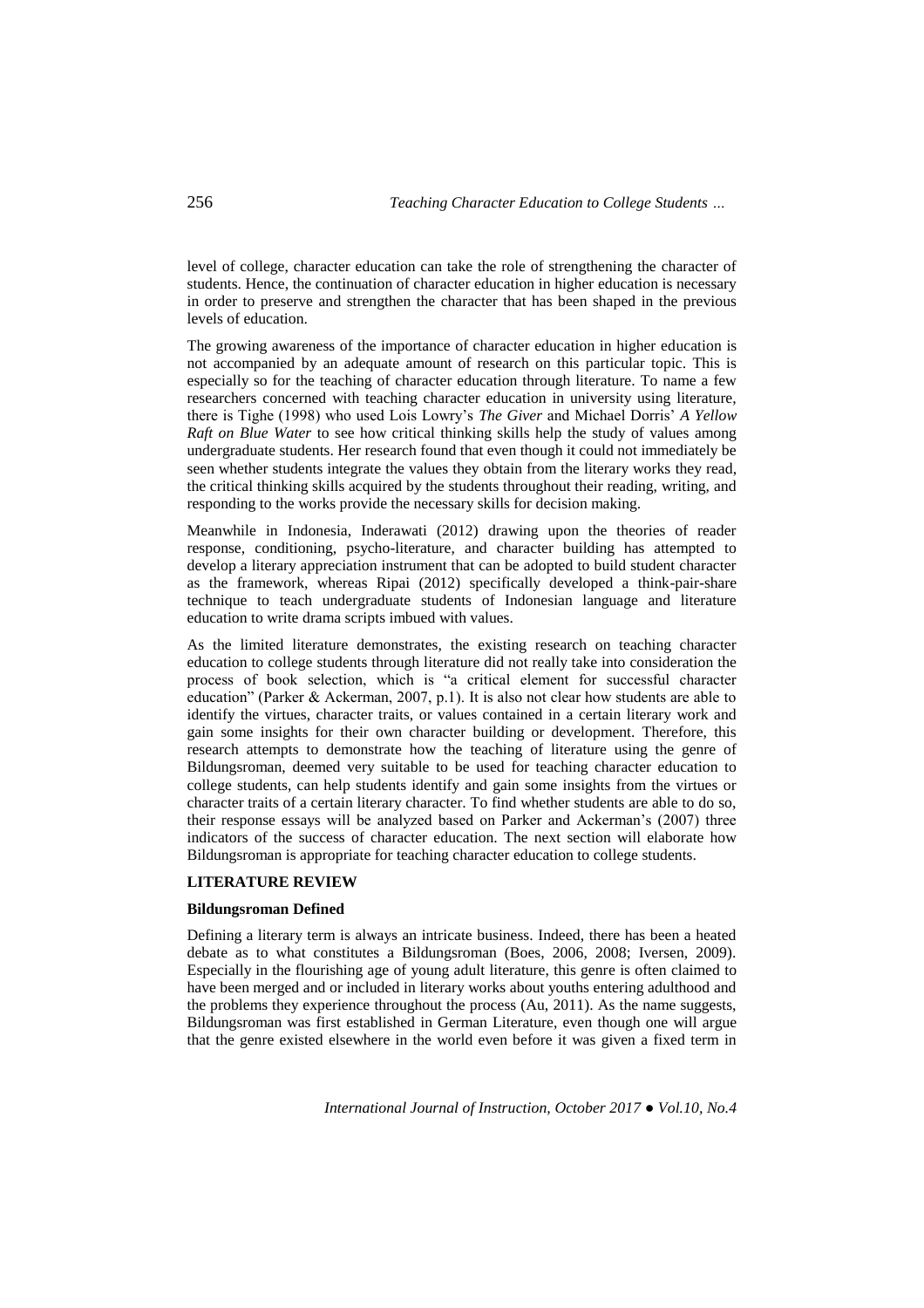Germany. Regarding the coinage of this term, Boes (2006) explained, "The term 'Bildungsroman' was introduced to the critical vocabulary by the German philosopher and sociologist Wilhelm Dilthey (1833 –1941)" (p. 231). He further explained that the genre has since then been defined as "a novel of formation" (p. 232) or self-education of the protagonists.

Buckley evinced that the term "bildung" invariably connotes a "portrait," "picture," "shaping" and "formation," (1974, p. 14). In addition, the term "bildung" has also been loosely defined as education. Thus, although there are variations and debates for the definition of Bildungsroman, this genre is undoubtedly one that is concerned with a character's education and development from childhood to adulthood. The ultimate characteristic of this genre will be the existence of character's development, both physically and (most importantly) psychologically. Au (2011) strengthened the idea that Bildungsroman is a novel intended to educate its readers, notably adolescents, about self-development. As Summerfield and Downward (2001) explained, "the designation Bildungsroman was first used by the critic Karl Morgenstern . . . [who] clearly stated that the genre was to portray the hero's Bildung (formation) in all its steps and final goal as well as to foster the Bildung of the readers" (p. 1). In sum, the genre is about a youth as a protagonist venturing in a journey to educate and develop her/himself, as well as to broaden her/his horizon with new experiences and new values s/he encounters within the society where s/he lives, in order for find her/his own position in the society as an adult. In its course of development, the genre has come to include female protagonists and even minority groups (Braendlin, as cited in Chang et al., 2011). Thus, this genre is very suitable for teaching character development, especially to college students. More considerations for using the genre will be given in the next section.

#### **Why Bildungsroman to Teach Character Education to College Students?**

First of all, Bildungsroman suits the characteristics of books appropriate for character education in college. O'Sullivan (2004, p. 642), formulated four key characteristics of books appropriate for teaching character education through children's literature. Her theory, in this research, is applied to the context of higher education. The four characteristics are elaborated as follows:

*Well-written books containing moral dilemmas.* Moral dilemmas become one of the most recurrent themes of Bildungsroman. The internal conflicts encountered by protagonists are usually in the forms of moral dilemmas, in which they have to compromise their values with the ones imposed by the society. Brown (2013) defined moral "as dynamic and context-specific, residing not in a general, normative truth, but in the particulars of the lived experience" (p. 675). College students, who are prepared to enter the society as adults, will certainly face some moral dilemmas. The moral dilemmas experienced by the protagonists in the Bildungsroman may reflect their own. The reflection will help college students in their personal decision making of what to do in order to fit in the society whose values may be different from theirs.

*Books with enough depth to allow moving beyond literal comprehension.* This characteristic can be translated as the ability to help readers see the underlying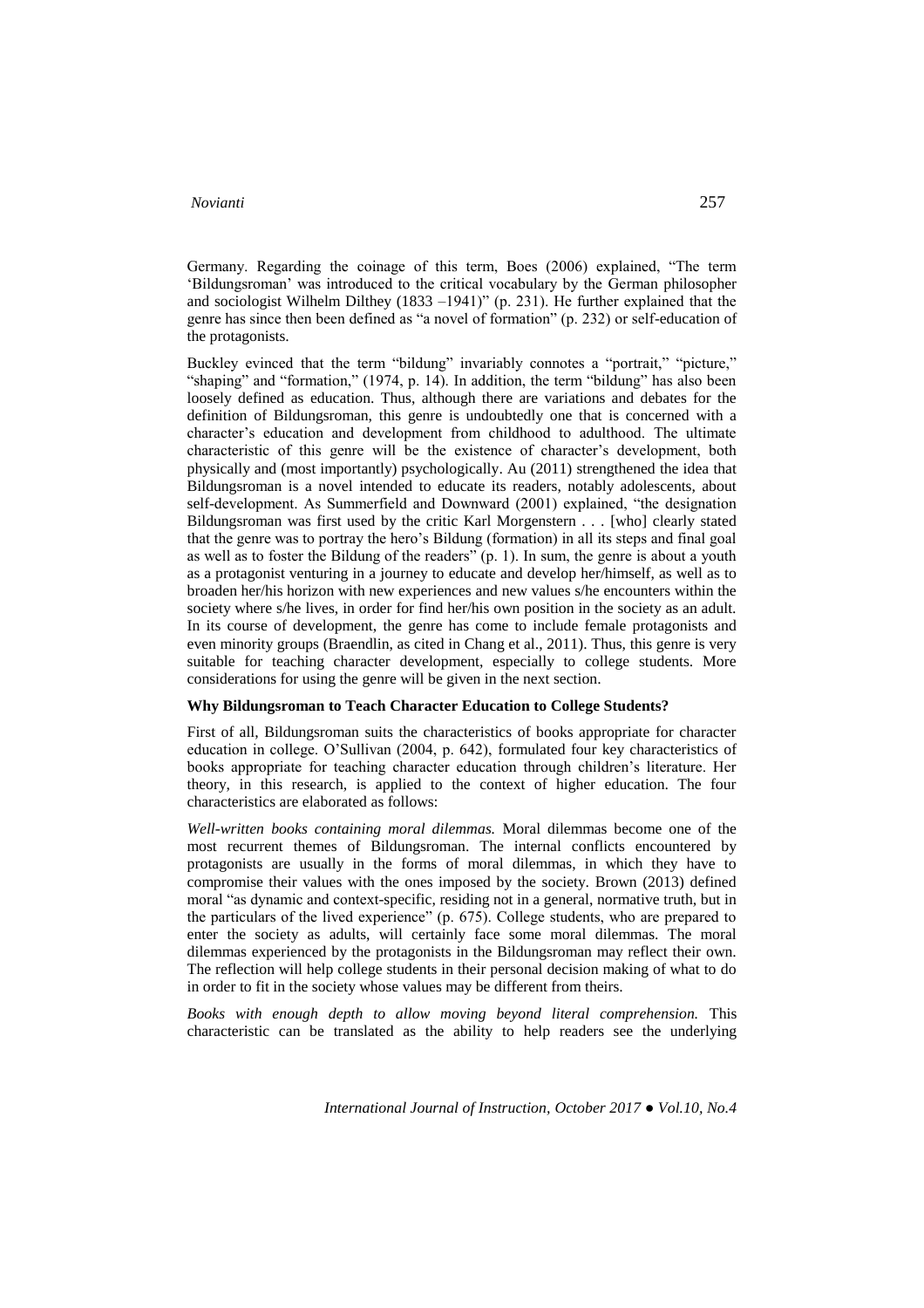assumptions and arguments of the work and relate the work to their own experience and to the larger contexts. According to Au (2010), reading Bildungsroman demands and enables the understanding of the self-formation of the protagonists from five literary aspects, namely "psychological, social and cultural, philosophical and aesthetical, and historical" (p. 4). Through the reading of Bildungsroman, college students can be helped to understand the five dimensions to the formation of their identity.

*Books with admirable but believable characters about the same age as students*. The story of Bildungsroman usually starts from when the protagonists are at a young age and continues through their adolescence and adulthood. The highlight of the story is on the transition from adolescence to adulthood. College students in Indonesian context are mostly those who are transitioning from being teenagers to young adults. Thus, the characters of Bildungsroman will be relatable for college students as they are in the same age. Furthermore, the realistic nature of Bildungsroman genre will help make these characters more believable.

*Books across a wide range of cultures and with both boys and girls as lead characters*. In its development, the genre of Bildungsroman has developed and come to embrace authors from different genders and those from the marginalized groups. Teaching character education through Bildungsroman from different authors, cultures, and times, will introduce students to diverse values. Their awareness of cultural differences will be heightened. They will also be able to learn and reflect on how protagonists from various cultural backgrounds, who are usually at the same age as they are (adolescents), cope with their respective problems and how their different backgrounds affect their ways of problem solving and decision making.

Secondly, and most importantly in the context of Indonesian education, Bildungsroman can help college students identify and reflect on the 18 values shaping character education stipulated by the Department of National Education through its Center for Curriculum. As previously explained, Bildungsroman is concerned with a protagonist's character development. The rich repertoire of Bildungsroman genre can expose students to protagonists from different backgrounds, allowing for the exposure to the various values or virtues necessary for character development. The 18 values or virtues that should shape character education are religiosity, honesty, tolerance, discipline, hardwork, creativity, independence, democracy, curiosity, nationalism, patriotism, appreciation for achievements, friendliness/communicativeness, love for peace, love for reading, environmental awareness, social awareness, and responsibility (Center for Curriculum Dept. of National Ed., 2010, p. 8). These values can be regarded as universal values, for character education, regardless of the geographical boundaries, is in general aimed at cultivating the above character traits. This statement is attested to by O'Sullivan (2004, p. 640), who stated that "society is in general agreement about what constitutes a good character trait. In fact, numerous published lists of virtues are remarkably similar in content." The universality of good character traits or virtues can be equated to the nature of Bildungsroman that aims to educate readers across different cultural and national backgrounds.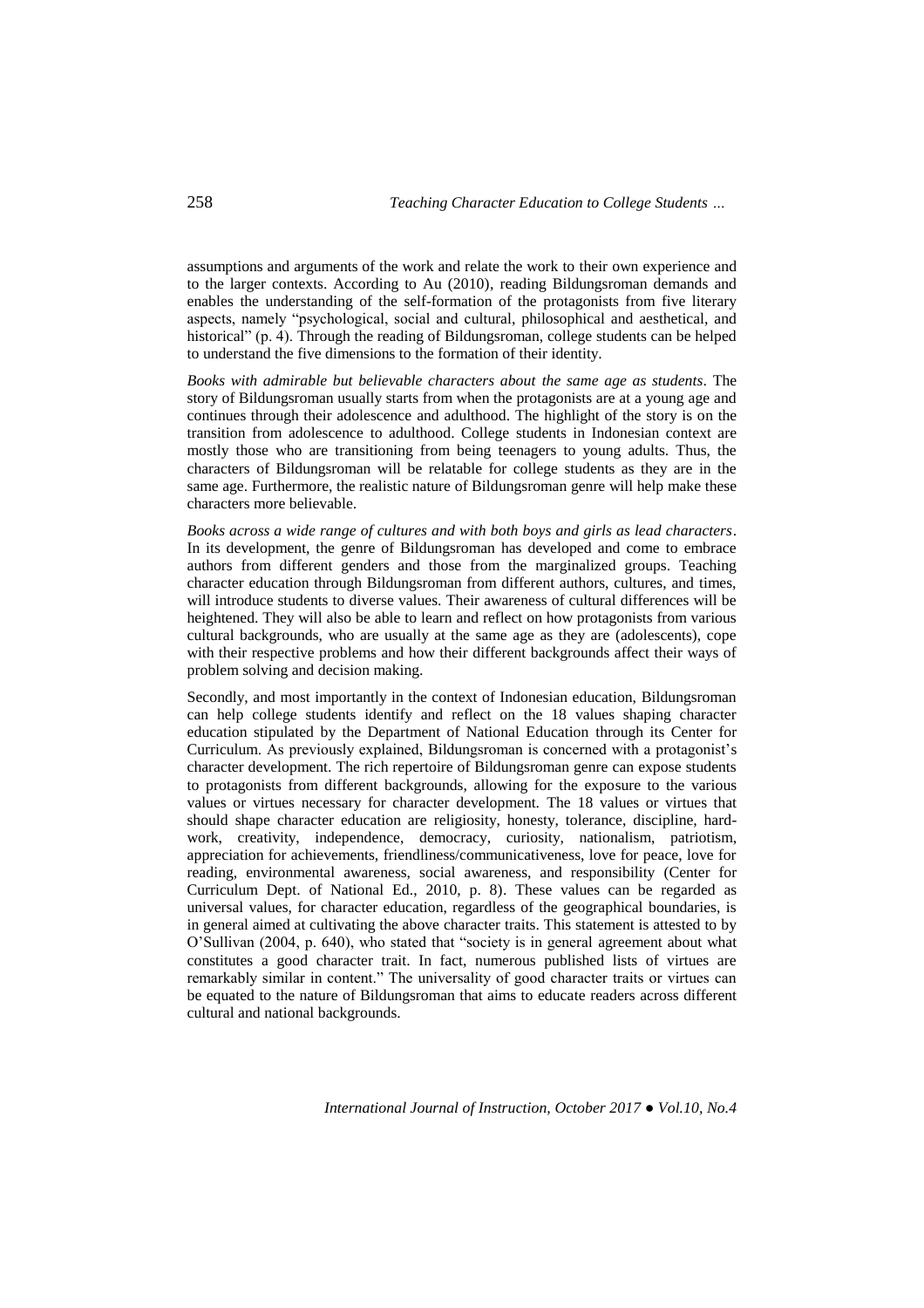# **METHOD**

#### **Research Design**

The study mainly adopted qualitative approach, combining the methods of literature review and textual analysis of students' response essays. It also employed the technique of interview to selected students to further explore students' responses and strengthen the findings. The selection of the appropriate genre to teach character education to college students, in this case Bildungsroman, was done by drawing upon the theory of O'Sullivan (2004) on character education and other relevant theories. Charlotte Bronte's Jane Eyre (1847) was finally chosen because it is one "of the first Bildungsromans with a female protagonist . . . trac[ing] Jane's development from a dependent child to a mature and independent woman" (Cengage Learning Gale, 2016, n.p.). Another reason for choosing this particular work is that according to students, the level of language difficulties was within their range of English proficiency. The novel is also rich of values or virtues, such as religiosity, honesty, discipline, hard work, creativity, independence, and curiosity. Finally, *Jane Eyre* was selected by the majority of the students who had watched the adaptations of the novel, either the film or the TV serial version. Watching the film or TV serial version, according to the students, helped their comprehension of the novel.

#### **Participants**

The participants consisted of 35 students of English Literature Study Program enrolled in the course of Critical Analysis of Prose in a state university in Indonesia for the odd semester of 2016. Their ages ranged between 19 and 21 years old, with mixed genders, namely 23 female and 12 male students. The participants were selected by convenience sampling, as the researcher had the opportunity to teach the students in the course of Critical Analysis of Prose. The course is deemed appropriate to the nature of the study, namely teaching and learning about character education through literature, as this course requires students to be able to critically read and analyze prose. Another consideration for including the students as the participants is because sixth semester students have acquired a good level of comprehension of reading longer works such as novels and have been taught to write literary response essays in their previous semesters. These reading comprehension and writing abilities are important because reading and writing were greatly involved in the research; in fact, students' writing (literary response essay) became the primary source for data analysis. Finally, in terms of age, sixth semester students are also appropriate for the purpose of this study, for they are in the transition period from adolescence to adulthood.

# **Data Collection and Analysis**

Data in this research are mainly in the forms of literary response essays produced by the students at the end of the teaching of the novel (*Jane Eyre*). The primary data are supported by data from interviews to the students to further explore students' responses in relation to their identification, involvement, and insight of the virtues or character traits they learned from the novel. Prior to collecting the data, the students along with the researcher as the lecturer selected the novel to be studied. Once the selection of the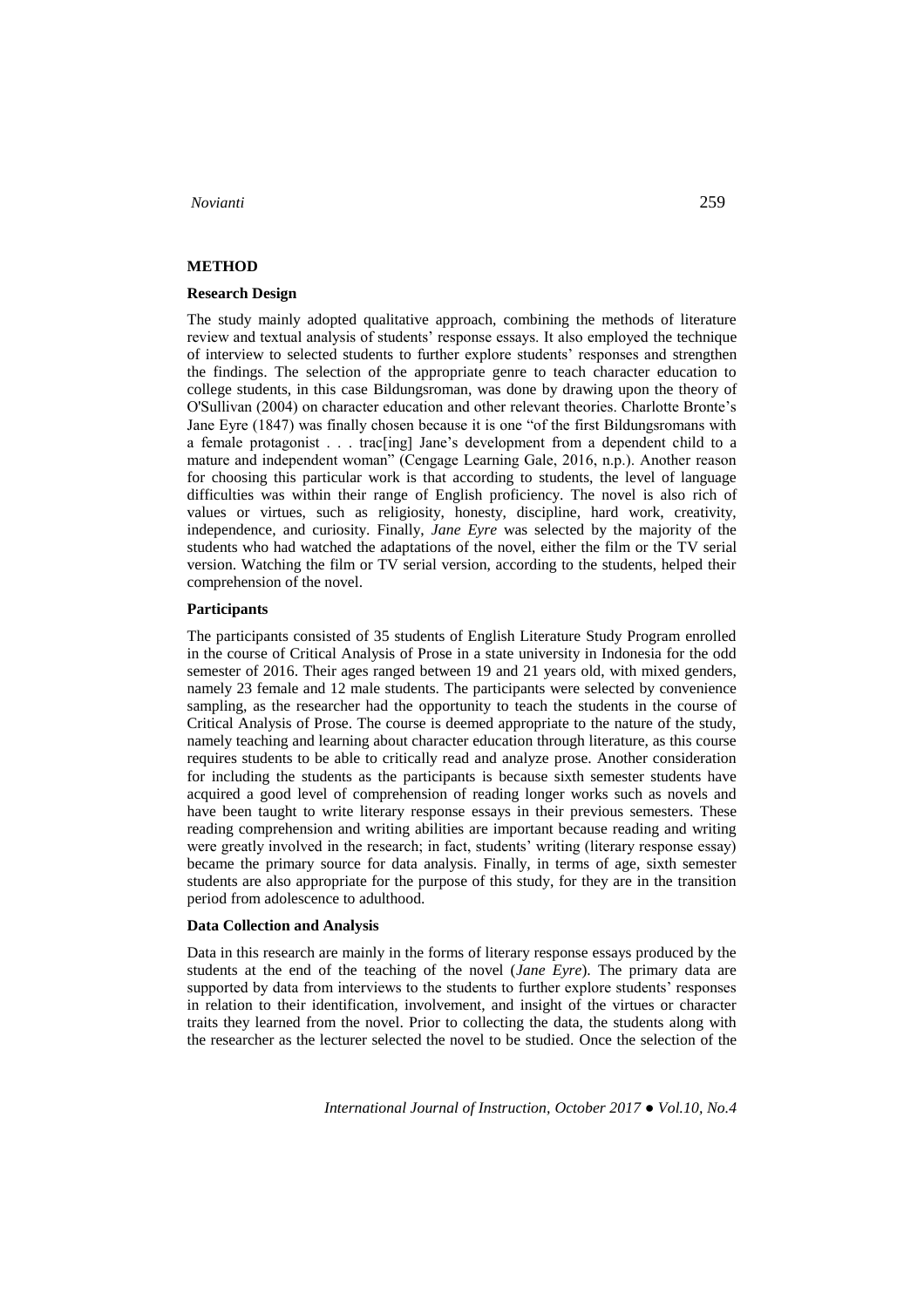novel was set, the teaching activities began. The activities included individual reading assignment, class discussion concentrating on the virtues or character traits of the story guided by the researcher who also acted as the lecturer, student group discussions regarding the virtues deemed most important, and literary response essay assignment to gain students' insights of the virtues. Throughout the teaching of this novel, the discussion was enriched with topics concerning virtues. This approach to teaching character education was selected because it is deemed the best approach as is argued by Ryan and Bohlin (1999), who defined it as "a mix of reflection and guided discussion. Keeping the students close to the text . . . [it asks] them to reflect on [the character's] thoughts and actions . . . to make connections between the work under study and important life lessons" (p. 38).

By the end of the reading, the students were asked to write a literary response essay to the novel that ultimately shows their reflection of the moral or virtues of the story, especially regarding the moral dilemma faced by Jane Eyre the protagonist. The essays were assessed using the rubric developed from Parker and Ackerman's postulation (2007) of the three main processes necessary for the success of the teaching and learning of character education through literature in general; they are identification, involvement, and insight. The rubric was read and checked by a senior lecturer in English Literature for its validity. The rubric in detail can be seen in Table 1.

Table 1

Rubric for Literary Response Analysis Assessment

| Process               | Indicators                                                                  |
|-----------------------|-----------------------------------------------------------------------------|
| <b>Identification</b> | Students are able to identify what virtue(s) are being emphasized through   |
|                       | certain events experienced by the protagonist                               |
|                       | Students can show the textual evidences showing the identified              |
|                       | virtues/values                                                              |
| Involvement           | Students show empathy towards the protagonist's problems                    |
|                       | Students can relate the problem experienced by the protagonist to their own |
| Insight               | Students can critically assess the way the protagonist copes with her/his   |
|                       | problem                                                                     |
|                       | Students can critically asses their own ways of solving the problem should  |
|                       | the problem occur to them                                                   |

Each essay was marked based on whether the three processes were found. Excerpts from the essays showing any of the three processes as outlined in the rubric were highlighted and input as primary data for textual analysis. Subsequently, the number of essays containing identification, involvement, and insight were counted. For anonymity, the essays were labeled as E1 to En. The types of virtues or character traits identified by students in the novel reference the 18 character traits stipulated by the Center for Curriculum of Department of National Education (2010) as explained in the literature review section.

To make sure the marking and analysis was reliable, the same senior lecturer who checked the rubric cross-checked the marked essays and gave comments and suggestions for the marking. The marked excerpts were then analyzed further to reveal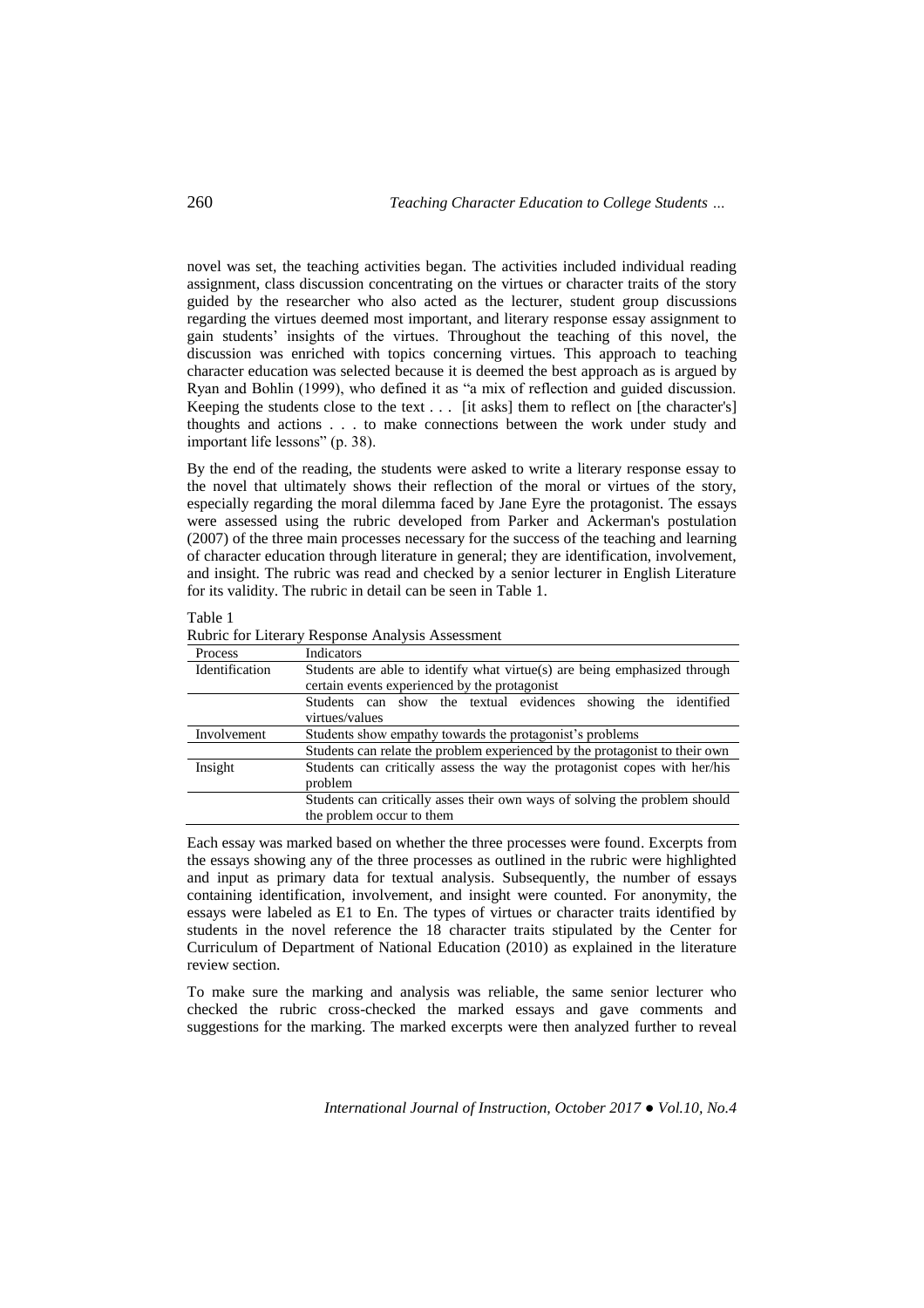how students go through the three processes in their reading and responding to *Jane Eyre* as part of their character education agenda. Finally, to buttress the findings, an open-ended interview was conducted to clarify the meanings of the excerpts marked previously with regard to students' identification, involvement, and insight of the virtues found in the novel under study and to elicit their opinion on the use of Bildungsroman to teach character education to college students.

### **FINDINGS AND DISCUSSION**

Drawing upon Sridhar and Vaughn's theory (2005), Parker and Ackerman (2007) proposed that there are three processes that can be seen as the indicators for the success of teaching character education through literature. The three processes are identification, involvement and insight, in a hierarchical order, with identification as the starting point and insight as the highest level. In this context, these three processes can be observed from students' literary response essays to the novel they have read in the class, *Jane Eyre*. In order to gain the desired responses that will show their identification of, involvement with, and insight into the virtues in the novel, the writing prompts of the literary essays were formulated as follows: "What is the most important moral dilemma that the main protagonist experiences in the novel?"; "What virtue(s) is/are most apparent in the protagonist's dealing with the dilemma?"; and "How do you see yourself in the protagonist's moral dilemma? Do you agree with what the protagonist does? Do you have an alternative view?".

Over the 35 students enrolled in the class that became the participants of this study, only 33 submitted their literary response essays. From the 33 submitted essays, almost all or 30 students are able to show their identification with the virtues as well as providing textual evidence that shows the events containing the virtues involved. Unfortunately, as the processes move upward to involvement and insight, the students seem to have some difficulties in demonstrating these processes in their essays, with 17 students and 10 students being able to show involvement and insights, respectively. Meanwhile, three essays were disqualified from the research as they did not answer the writing prompts at all. Two of the essays mainly retell and summarize the story in the novel, while the other essay compares the novel to the film adaptations.

The first and foremost is the process of identification, which Parker and Ackerman (2007) explained in the following statement: "The reader should be able to identify with the main character and the events in the story" (p.3). This is translated in the assessment rubric of students' literary response essays as students being able to identify which virtue is "in play" in certain events happening to the characters. The students must be able to not only identify the virtue, but also show the textual evidence where the virtue is found. As previously mentioned, most students are able to identify the virtues contained in *Jane Eyre.* From the 18 character traits or virtues formulated by the Center for Curriculum of Department of National Education (2010), the virtues of *independence*, *hard work*, *religiosity*, *love for reading*, and *social awareness* are identified in the 30 students' literary response essays. To be more exact, 13 essays identify the virtue of independence as the most important or primary virtue, 7 essays identify hard work, 5 essays identify religiosity, 3 essays identify love for reading, and 2 essays identify social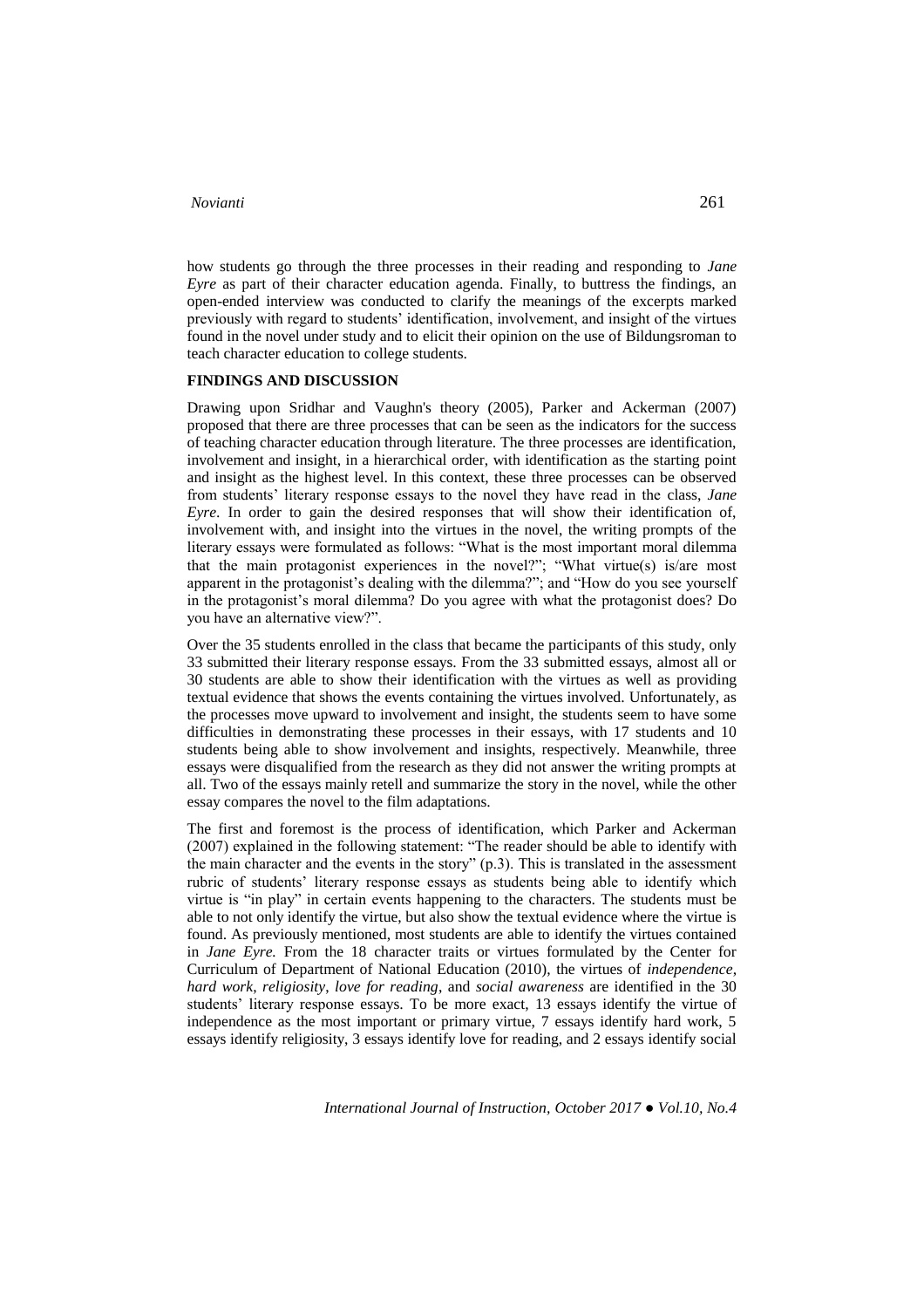awareness. Some essays identify more than one virtue, such as independence as the main virtue and hard work as another similarly important though not a primary virtue. Some other combinations of the primary and secondary virtues identified by the students include independence and social awareness, independence and religiosity, independence and love for reading, religiosity and social awareness, and the like. Other virtues are not found in students' responses mostly due to students' beliefs, revealed during the interview, that the main theme of the novel as well as its setting is deeply engrossed in a domestic and family life. Therefore, the virtues of democracy, nationalism, patriotism, love for peace, and the like, are understandably not identified by the students.

To start with, independence is the virtue that most students identify in *Jane Eyre*. In fact, almost half of the students (13) argue in their literary response essays that the novel is all about how Jane Eyre strives to turn into an independent woman from a loveless and parentless child. Students' identification concurs with the idea put forward by some researchers (Andersson, 2011; Hildardóttir, 2013; and Qing, Tao, & Cheng, 2012) that the main virtue Jane Eyre shows is independence. Hildardóttir (2013) further suggested that Jane Eyre is the "emancipated Cinderella" (p. 2) of the Victorian Era. Independence then becomes one of the most dominant virtues of the novel. One student [E1], for example, writes, "[Jane] is a passionate and independent girl with many things to offer that is unlikely to be [found] in the Victorian era." Another student argues in her essay [E7] that there are many instances showing how Jane becomes an independent woman:

> Jane's decision to [leave] Loowod and try to find a new life actually shows that she is an independent person, she wants to throw away her bad past by not [being] dependent [upon] Mrs. Reed as her aunt and Mr. Brocklehurst. [Secondly], Jane decides to leave Mr. Rochester after she knows that Mr. Rochester is already married, even though she loves him a lot. Jane does not want to be Mr. Rochester's second wife. She does not want to just accept that.

The rest of the students echo the argument, stating in their essays that Jane's process of maturing is characterized by her gradually gaining independence, starting from independently living without the Reeds to earning money as a governess to finally living on the estate her late uncle has left for her.

Jane's struggle to be independent of the Reeds, Mr. Rochester, and basically other people, is made possible by her hard work, a virtue that is also most readily recognized by students in their literary response essays after independence (7 students). One student mentions in his essay [E15], for instance, how "Jane works really hard to get the [job] as a governess." She has to go through a long term education and then advertise herself, until finally she is able to get the position.

Another thing that assists greatly in Jane's maturation, according to some students, is her love for reading. The students identify this virtue in the novel; one of them comments as follows:

> The first feature accompanying the protagonist's development implied the importance of novels/books. [Jane] is influenced by or passionate [with] novels and/or books. Jane Eyre reads *The History of British Bird* which then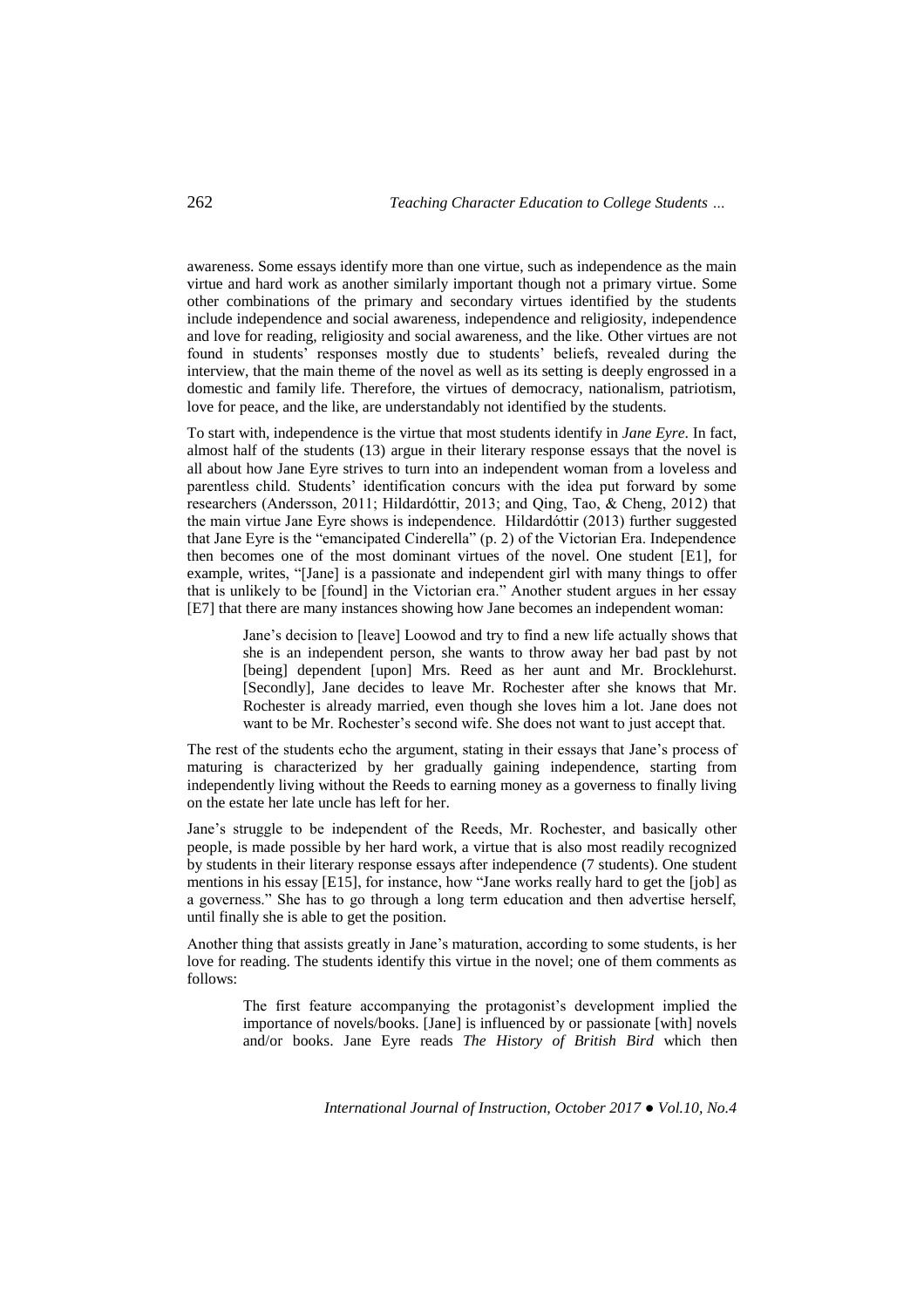formulates her consciousness about being free; this desire to be free makes her insecure and afraid over what might bind her passion; for example, when she rejects to marry St. John. [E25]

Quite a few students (5) point out in their essay how Jane's love for reading is something that is not very common among women in her era. They applaud Jane Eyre for making herself educated by reading so many books even before she enters the formal school in Lowood. They also emphasize that reading is very important for Jane's selfdevelopment.

Some other students (5) identify Jane as being wise in her religiosity. Indeed, religiosity is another dominant theme or virtue researchers found in *Jane Eyre* (Gallagher, 1993; Lamonaca, 2002). From the students' essays, it is revealed that this virtue is mostly identified in Jane's negotiations with the competing religious values that are upheld by the people around her, ultimately by Helen, St. John, and Mr. Brocklehurst. Some other students find the virtue of religiosity is most apparent in the case of Helen as one of the important minor characters in the novel. One student notes, for instance:

> The way Helen reasons with all things indicates how she really relies her life [on] God by accepting everything, whether it is bad or good. In some ways, her faith to her God calms her. With this case, it can be concluded that religion does work as opium for her. It numbs Helen's sense of being miserable by embedding an idea of God's mercy and heaven into her mind. [E22]

As if responding to the above argument, other students identify that Jane has a different attitude towards religion. However, these students admit that Jane's religiosity is to some extent strongly influenced by Helen, in that Jane finds her "own" ways of seeing God and religion as opposed to Helen's.

Finally, social awareness is another primary virtue that students are able to identify in the novel. In this regard, many researchers consider *Jane Eyre* as a feminist writing that raises social awareness of the Victorian women. The protagonist, Jane Eyre, is considered as the embodiment of an emancipated woman who is aware of her repressed conditions due to the dominating patriarchal values and struggles to liberate herself from the domination and seek for justice (Gao, 2013). Two students in this research in particular are able to identify this virtue of Jane Eyre. In addition to the social inequality between genders, the students argue that Jane Eyre has strong awareness of the inequality between classes. In his own word, a particular student says:

> [Jane] learns that, in Thornfield, inequality between servants is strong, and it [is shown in] how Mrs. Fairfax, the housekeeper, behaves around the other servants. Jane Eyre is the kind of girl who upholds justice and equality between men and women and between human beings in general. [E29]

The rest of the students who choose social awareness as another important (secondary) virtue agree that Jane has strong social awareness despite being raised in alienation by the Reeds. Another student states in her essay [30], "[Jane] is also described as a person who [is] against traditional view of class difference. She thought that women also need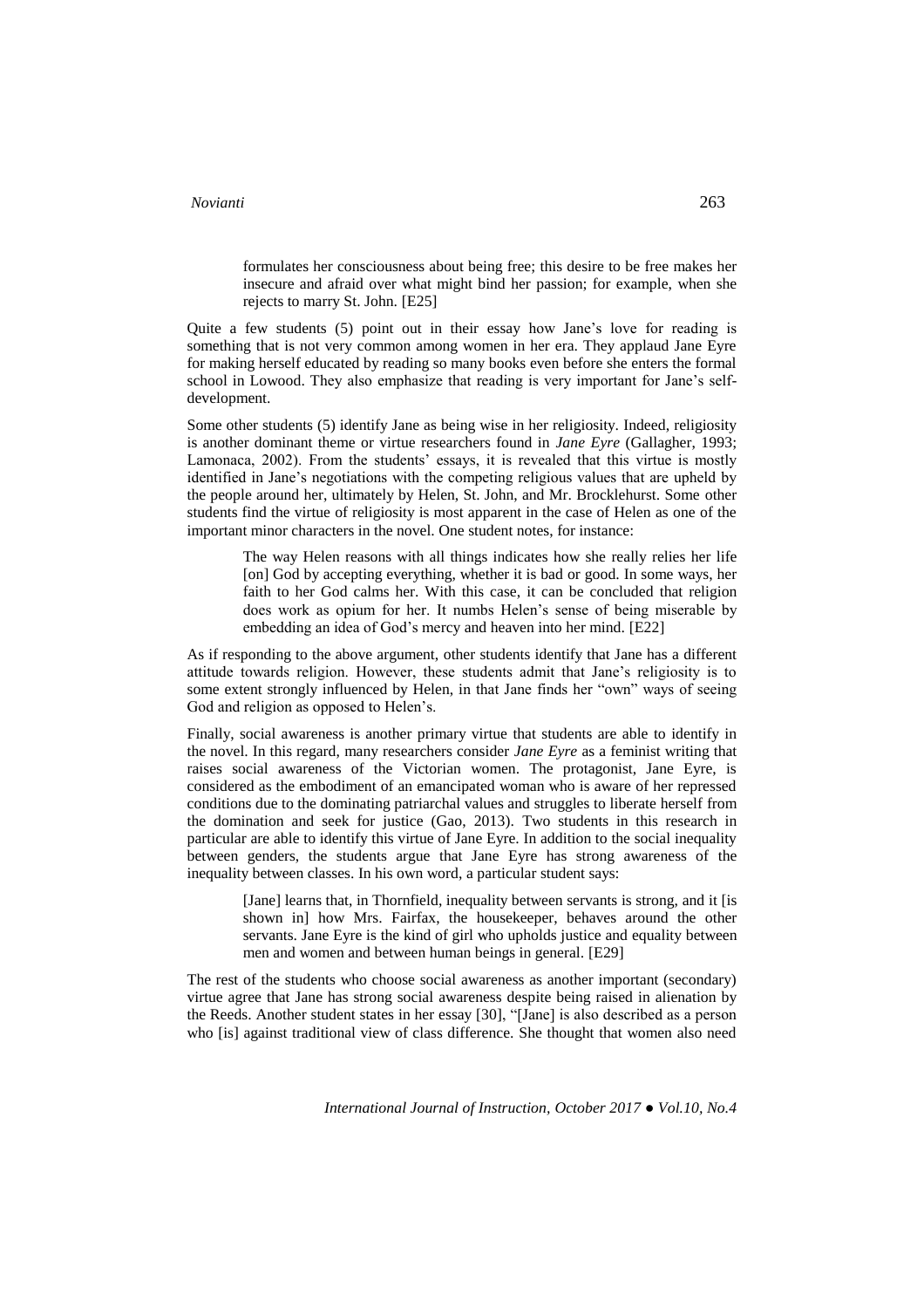intellectual stimulation and could do anything or better as men do." In addition to awareness of equality between men and women, she is capable of sympathizing with others, and has a strong sense of solidarity. When she receives a huge amount of inheritance, for example, she divides it with her newly found cousins.

The next important step in successful character education is involvement. Regarding involvement, Parker and Ackerman (2007) noted that what follows after identification with the protagonist is "readers relate to the situation and feel emotional ties with the main character" (p. 3). This point is translated in the rubric into the ability to sympathize with and relate the protagonist's events to students' own experiences. The emotional bond built between readers and the protagonist will make readers not only become engrossed with a sense of pleasure in their reading, but also connect emotionally to the protagonist and able to feel, imagine, and position themselves in the protagonist's shoes.

For this stage, not all of the students who are able to identify the virtues from the moral dilemmas that the characters go through are able to relate to the characters emotionally. Nevertheless, quite a few of them [17] show great examples of involvement with the characters. Involvement as one of the important processes in character education can indeed be facilitated by literature because as argued by FitzSimons (2013), "literature has the power to make us reflect on *ourselves* and see the lives of others with more than a casual observer's interest, but with involvement, insight and sympathetic understanding" (p. 35). One student for example reveals how Jane Eyre's struggle to gain happiness in her life mirrors her own struggle to "fight for her happiness":

> My parents actually did not really allow me to take this major [English]. After giving them explanations day by day, they started understanding my passion. Finally, they allowed me to take this major. There is no easy direction to fight for success. Relating to the two main characters of the two novels above, I am glad that I have fought for my happiness. From all the discussions, it can be concluded that it is important to fight for something that we want so bad. Jane Eyre in *Jane Eyre* fought for her happiness by refusing someone's command. I agree with all the characters depicted in the two novels that making choices and fighting for our passion determine self-happiness. [E11]

As these students are in their college life, most of them show their involvement with the characters by relating the characters' events to their college life or education in general. They mostly sympathize with Jane for her struggle to gain education, something that they can enjoy at the present day more easily than it used to be in Jane's era, when women were treated differently from men.

Some of the students also sympathize with Jane's miserable life in the Reeds' house. They call what John Reed does to Jane as "bullying". Although the term was not existent in the era when Jane lived, students are able to identify the phenomenon and sympathize with Jane's misery. One student, for example, relates his own experience of bullying to that of Jane's:

One of my friends in high school used to bully others in order to gain respect and attention. . . . Surprisingly, some people who used to be afraid of him and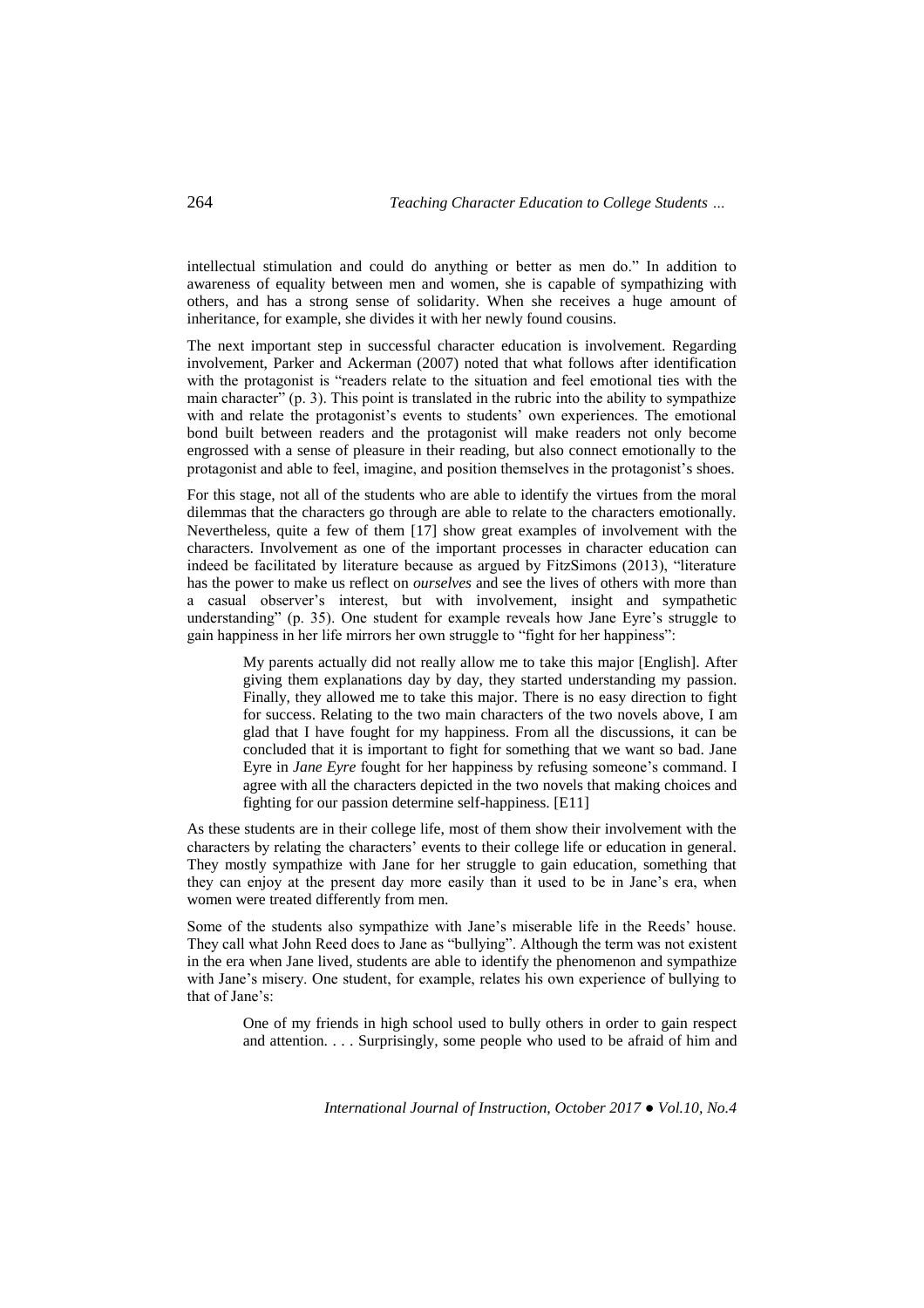follow everything he said start [ed] to realize and fight him back. Actually, I am against the people who use violence in order to get fame and to dominate because I think violence will only [trigger] violence. I am proud of Jane for standing up against John Reeds who [used] to bully her. [E14]

Some students further show their disagreement with bullying. Still some of them relate bullying to class differences. They argue, for instance, that John Reed is capable of bullying Jane because he is male and has the privilege of being more educated and wealthy [E3, E30].

Once involvement takes place, the last important stage in character education, namely insight, should ideally follow. In this regard, Parker and Ackerman (2007) explained, "Insight allows readers the opportunity to analyze the main character and situation and explore effective alternative behaviors to replace old inappropriate behaviors" (p.3). This last stage is translated into the rubric as the students being able to think critically and having the ability to reflect on their own experiences. For the success of character education, college students should be able to pose questions, such as whether they have experienced the problems experienced by the protagonist; why the protagonist decides to solve the problems in certain ways, and whether the readers will follow the protagonist' ways or they have alternative solutions to similar problems; how the readers think of the protagonist's problem solving in the view of their own cultures—are they appropriate in the readers' culture; and the like. This last stage should cultivate in the college students as readers the ability to reflect on their own life, take a stance in the society, and make appropriate decision according to their own contexts.

While most of the students are able to identify the virtues contained in the novel's characters and events, and quite many of them are able to show emotional involvement with the characters and their events, not many of them can reach the last stage of insight (only 10 out of the 30 students). This is probably due to the difficulty in thinking critically about their own experiences in relation to those experienced by the protagonist in the novel. Tighe (1998) saw some connections between critical thinking and moral reasoning. She argued that critical thinking is necessary in order for students to identify virtues and reason with their morals. Critical thinking then becomes one of the prerequisites for character education to successfully take place. Regarding this matter, some of the students during the interview recall how it is rather difficult for them to project Jane Eyre's problems into their own contexts, as Jane lives in a culture that is disparate from theirs. Nevertheless, many students agree that they can learn a lot from the cultural differences. They have to understand how problems, especially in identity formation, are culturally situated. More importantly, they have come to appreciate cultural differences. Some other students cannot think of any other alternatives to Jane's problems, and most express their agreement with Jane's ways of dealing with her problems.

Some students who are able to gain insight from the novel discuss an alternative view to Jane's problems. A particular student, for example, gains an insight on her own religiosity, comparing her case to Mr. Brocklehurst's abuse of religion for his own advantage and Helen's complete submission to God. She arrives at a conclusion that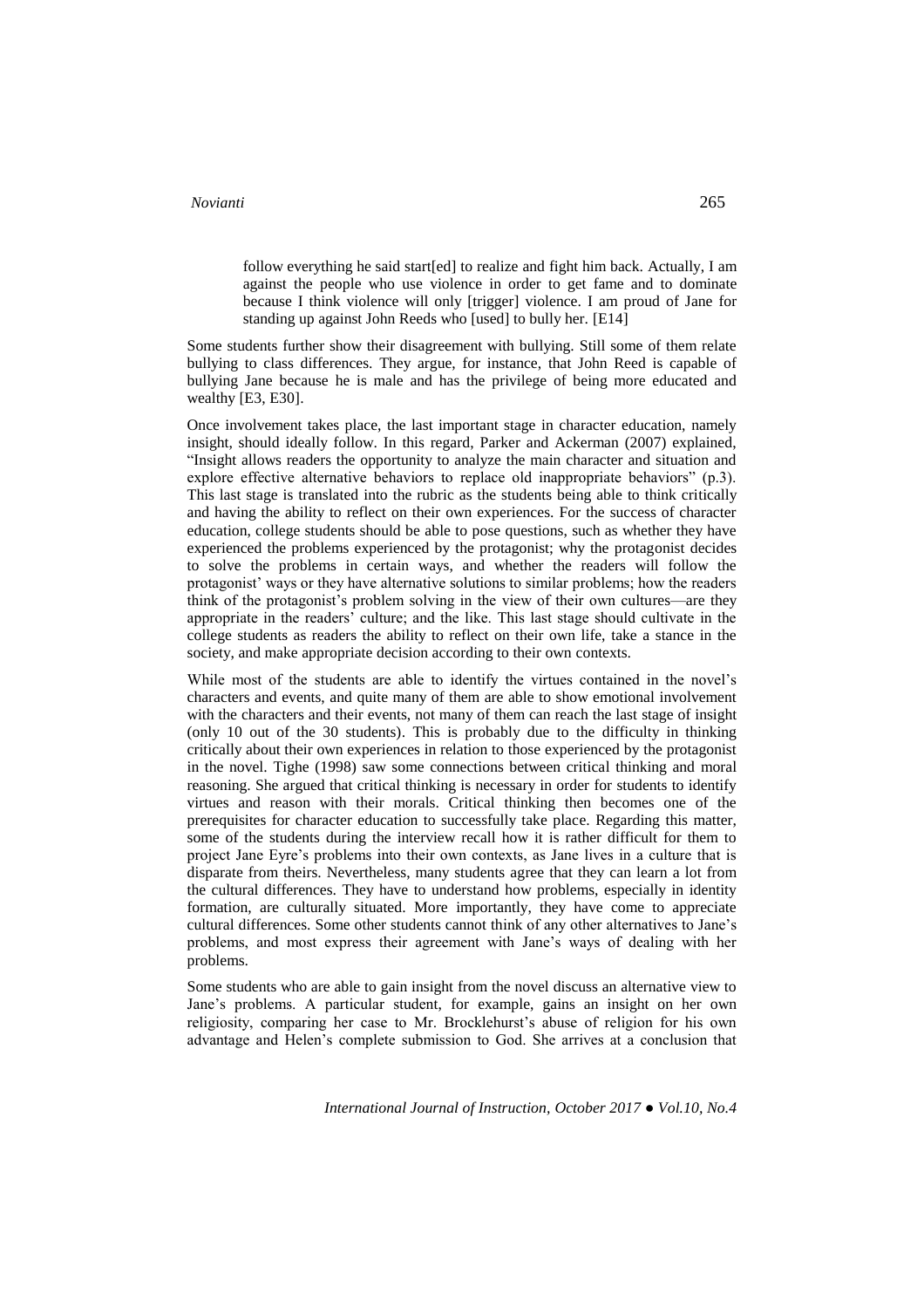everyone has his or her own stance regarding religion. In addition, the student comes to a realization that:

People's behavior, such as Mr. Brocklehurst's, does not [necessarily] reflect their religion[s] . . . Sometimes almost all people, [including] the religious ones, do not behave completely according to the religion's rule. However, I did learn to believe in my religion. I see myself is more like Helen Burns than Jane. I believe in my religion the way Helen believes in hers. [E21]

It seems that since religiosity is something universal, students can relate to this virtue and gain insight into the moral dilemma involving this virtue in their own contexts.

Another interesting insight put forward by the students is concerned with Jane's statement "Reader, I married him." One student argues in her essay [E4] that this statement marks Jane's total independence as a woman. Instead of waiting for the socalled "prince-charming," Jane decides to search one for herself. Her marriage to Mr. Rochester also transpires in Jane's own will and at a time when Jane is a wealthy, independent lady, while Mr. Rochester becomes paralyzed and loses all of his estate.

Finally, further interview with the students reveals that most of them enjoy reading *Jane Eyre*. Male and female students alike can relate to Jane, as they share many similar experiences with her despite gender, cultural, and religious differences. Some students admit that some of Jane's problems are very familiar to them, either they have experienced the problems or people close to them have. Enjoyment also comes from the fact that students can learn how people (the protagonist, Jane, and other characters) in different situations solve their problems. Some students even argue that there are universal virtues, despite cultural, gender, and other differences, shared by human beings, as exemplified by the case of the novel and their own lives. Most of the students agree that reading a Bildungsroman about a protagonist's character development helps them greatly in understanding how their own character has developed so far in their life. They also become aware that their character will develop throughout their life.

### **CONCLUSION**

Bildungsroman, in this case *Jane Eyre*, is shown to be an appropriate genre to teach character education to college students who participated in this research. The protagonist's age that is mostly the same as the college students' makes her relatable, allowing for the students to identify and sympathize with the problems that the protagonist encounters, and later on learn about the virtues shown throughout the hardship. The genre is also educating without preaching, an important requirement for a book to engage its readers. As Bohlin noted, the best books for teaching character education are those that "are the least didactic" (p. 27). Furthermore, with the rich repertoire of Bildungsroman, including authors from different genders and cultural backgrounds, the genre provides a rich source for learning about cultural diversity and how people from diverse cultural backgrounds form their identities and cope with the problems along the way.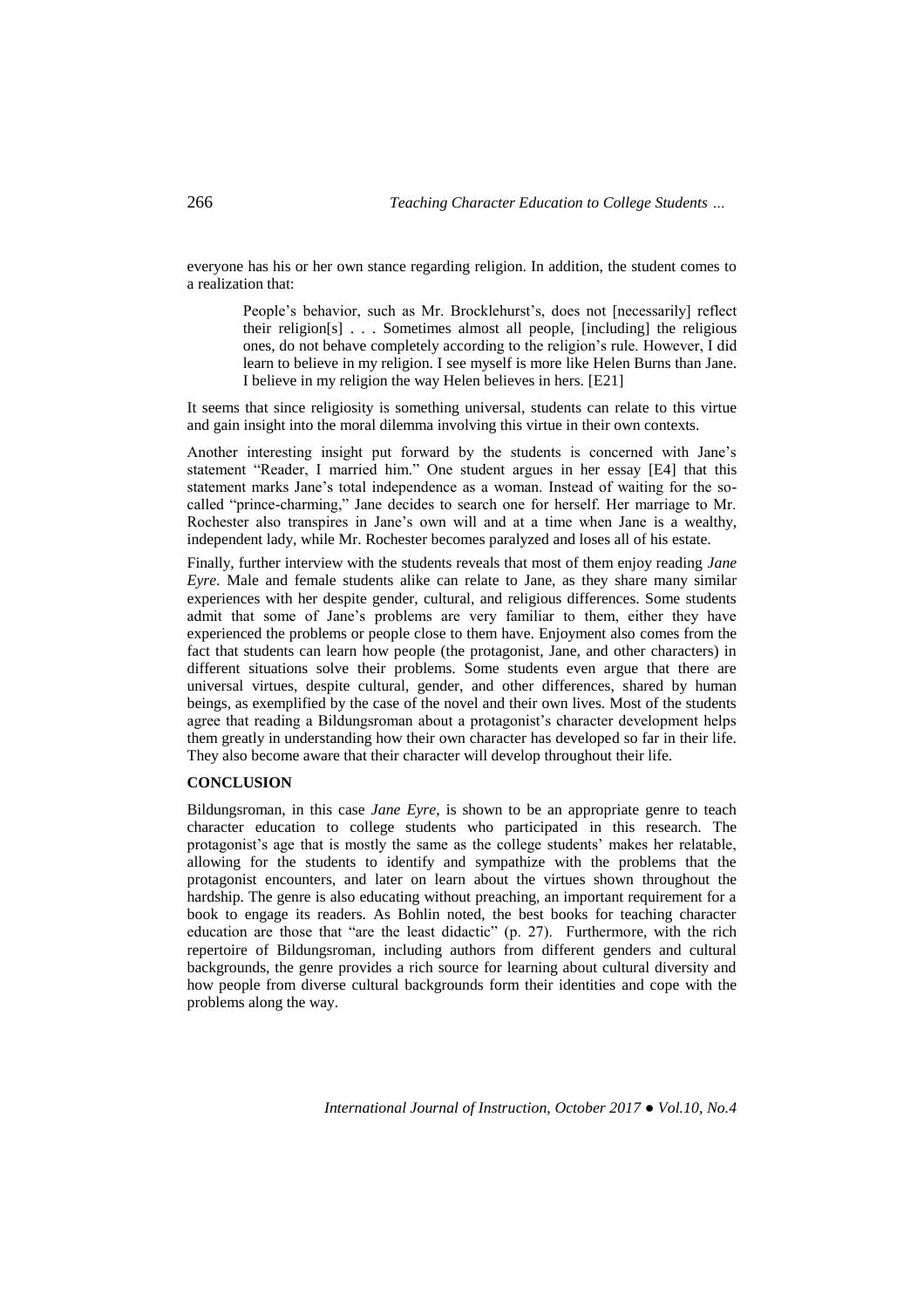The study has also shown that although not all of the students can show the three indicators of successful character education in their literary response essays, most of them simultaneously find enjoyment and education in the Bildungsroman (*Jane Eyre*) they read. Some of them can identify with, relate to, and gain insight from the virtues contained in the novel. In the case of teaching character education through literature, the present study demonstrates that literary response essay can be considered as one of the alternative tools to assess the success of character education for the subject of literature, although of course the results of character education will be most apparent in students' observable character traits. Thus, further research will be needed in order to find alternative assessment tools for the teaching of character education through literature and other subjects. This is so because character education needs to be included in all subjects for better and more visible results, and discussion of virtues with various methods should be integrated in the teaching. All subjects should also adopt the tools for assessing the success of character education appropriate to the different nature of each subject.

#### **REFERENCES**

Agbola, A., & Tsai, K. C. (2008). Bring character education into classroom. *European Journal of Educational Research*, *1*(2), 163-170.

Andersson, A. (2011). Identity and independence in *Jane Eyre*. (Unpublished research paper). Mid Sweden University, Sweden.

Au, J. (2011). The Bildungsroman genre: Defining the old, the new, and the same. Retrieved from [https://ja00785.files.wordpress.com/2011/04/ess-final-research-p](https://ja00785.files.wordpress.com/2011/04/ess-final-research-)aper-52.pdf.

Balakrishnan, V. (2009). Teaching moral education in secondary schools using real life moral dilemmas (Unpublished Doctoral Dissertation). University of Wellingdon, Victoria.

Brown, J. P. (2013). The moral scope of the English Bildungsroman. In Lisa Rodensky (ed.) *The Oxford Handbook of the Victorian Novel* (pp. 663-678). Oxford: Oxford University Press.<https://doi.org/10.1093/oxfordhb/9780199533145.013.0032>

Bronte, C. (1847). *Jane Eyre*. The Pennsylvania State University: Electronic Classics Series. Retrieved from<http://www2.hn.psu.edu/faculty/jmanis/bronte/Jane-Eyre6x9.pdf>

Brynildssen, S. (2002). Character education through children's literature. ERIC Digest. Retrieved from www.eric.ed.gov.

Buckley, J. H. (1974). *Season of Youth: The Bildungsroman from Dickens to Golding*. Cambridge, Mass.: Harvard University Press. <https://doi.org/10.4159/harvard.9780674732728>

Chang, L. P., Chou, E., Y., & Yang, Y. H. (2011). A native American girl's coming of age in Louise Erdrich's *The Porcupine Year*. *World Journal of English Language*, *1*(2), 43-51.<https://doi.org/10.5430/wjel.v1n2p43>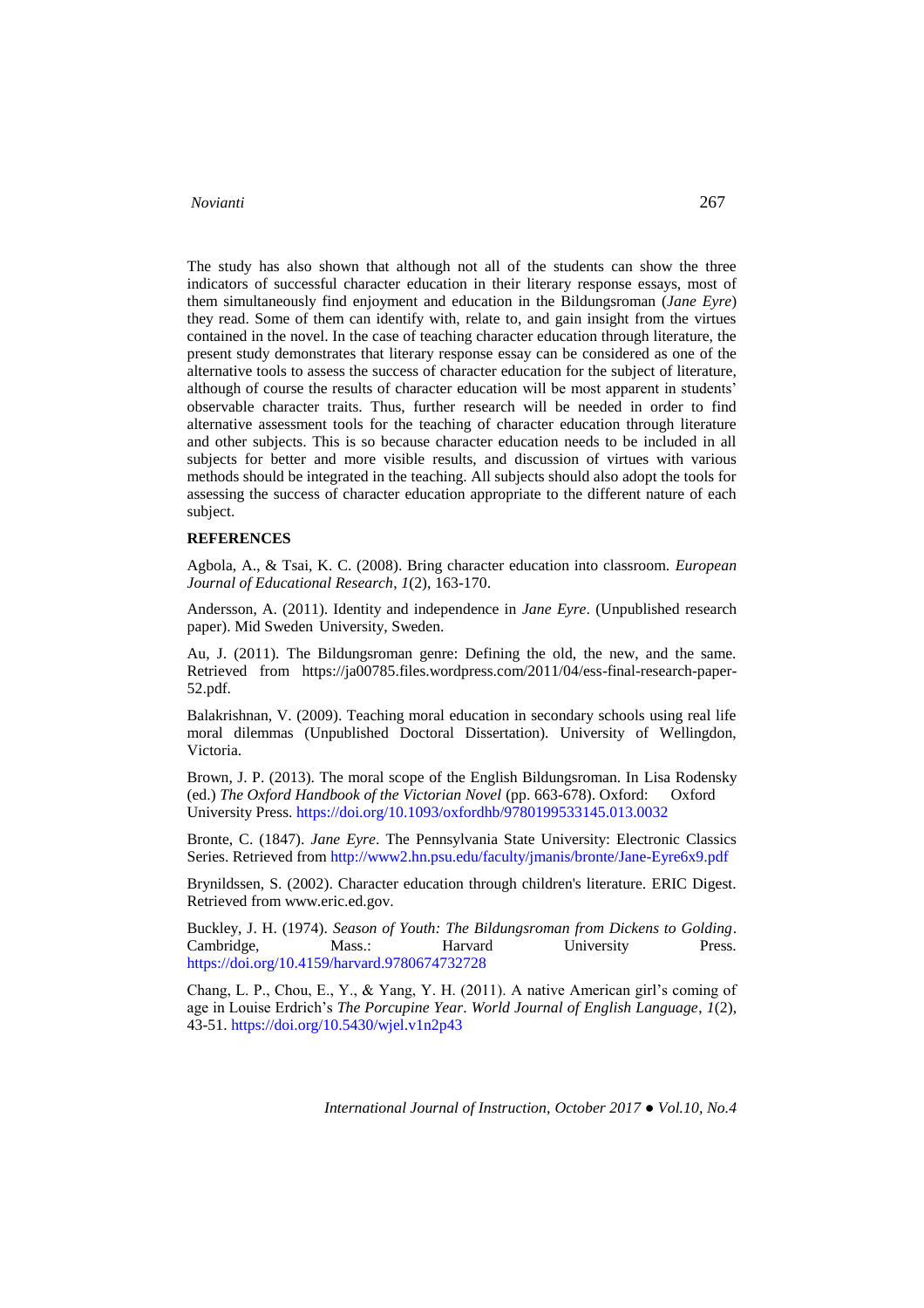Boes, T. (2006). Modernist studies and the Bildungsroman: A historical survey of critical trends. *Literature Compass, 3*(2), 1-14. [https://doi.org/10.1111/j.1741-](https://doi.org/10.1111/j.1741-4113.2006.00303.x) [4113.2006.00303.x](https://doi.org/10.1111/j.1741-4113.2006.00303.x)

———. (2008). Apprenticeship of the novel: The Bildungsroman and the invention of history, ca. 1770-1820. *Comparative Literature Studies, 45*(3), 269-288. <https://doi.org/10.1353/cls.0.0047>

Bohlin, K. E. (2005). *Teaching Character Education through Literature: Awakening the Moral Imaginations in Secondary Classrooms*. Oxon, New York: RoutledgeFalmer. <https://doi.org/10.4324/9780203299838>

Cengage Learning Gale. (2016). *A study guide for "Bildungsroman" (literary movements for students)*. Farmington Hills, U.S.: Gale.

Dharmawan, N. S. (2014). Implementasi pendidikan karakter bangsa pada mahasiswa di perguruan tinggi (The implementation of national character education to higher education students). Paper presented at *Pembinaan Pendidikan Karakter bagi Mahasiswa PTS* di *Lingkungan Kopertis Wilayah VIII*.

Farida, I. (2012). Model pendidikan karakter di perguruan tinggi: Langkah strategis dan implementasinya di universitas (A model of character education in higher education institutions: Strategic steps and their implementations in universities). *Jurnal Ilmiah Administrasi Publik dan Pembangunan, 3*(1), 445-452.

FitzSimons, E. M. (2013). Character education: A role for literature in cultivating character strengths. Master of Applied Positive Psychology Capstone Projects, 1-102. Retrieved fro[m http://repository.upenn.edu/mapp\\_capstone/50](http://repository.upenn.edu/mapp_capstone/50)

Gallagher, S. V. (1993). *Jane Eyre* and Christianity. In Diane Long Hoeveler & Beth Lau (eds.) *Approaches to teaching Bronte's Jane Eyre* (pp. 31-42). New York: Modern Language Association.

Gao, H. (2013). Reflection on feminism in *Jane Eyre*. *Theory and Practice in Language Studies, 3*(6), 926-931.<https://doi.org/10.4304/tpls.3.6.926-931>

Gunarti, A. S. (2013). Penerapan pendidikan karakter melalui pembelajaran sastra (The implementation of character education through literature instruction). *NOSI, 1*(1), 54-59.

Harney, J. (2014). Character education integration in secondary school English curriculum (Unpublished Graduate Research Report). University of Toronto, Canada.

Hildardóttir, E. Y. (2013). Jane Eyre as an independent Cinderella: Parallels between the fairy tale and the novel. Unpublished master thesis, University of Iceland, Iceland.

Ikhwan, W. K. (2013). Upaya menumbuhkan karakter anak dalam pembelajaran sastra anak dengan model play-learning dan performance-art learning di SDN Banyuajuh 4 (Efforts of growing children's characters in children's literature instruction with playlearning and performance-art learning at State Elementary School Banyajuh 4). *Widyagogik, 1*(1), 70-84.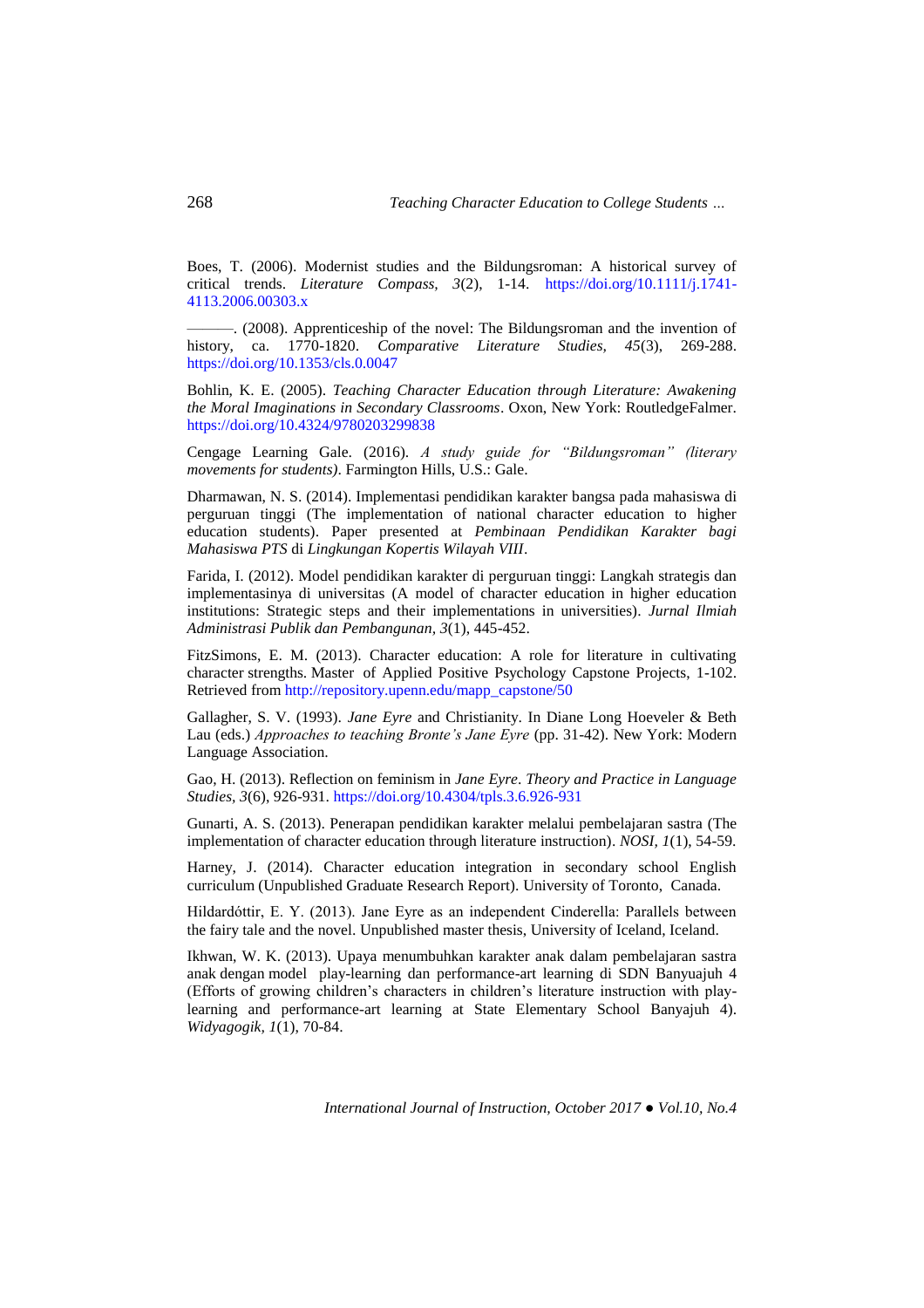Inderawati, R. (2012). The development of literary appreciation instrument in building students' character. *Sino-US English Teaching, 9*(2), 937-945.

Iversen, A. T. (2009). Change and continuity: The Bildungsroman in English Unpublished doctoral dissertation, University of Tromsø.

Kanzunnudin, M. (2012). Peran sastra dalam pendidikan karakter (The roles of literature in character education). *Prosiding Seminar Sastra*, 195-204.

Kuh, G. D., & Umbach, P., D. (2004). College and character: Insights from the National Survey of Student Engagement. New Directions for Institutional Research, *Assessing Character Outcomes in College, 122*, 37-54[. https://doi.org/10.1002/ir.108](https://doi.org/10.1002/ir.108)

Kusmarwantini. (2012). Menumbuhkan karakter anak melalui pembelajaran sastra di sekolah dasar (Growing children's character through literature instruction in elementary school). Paper presented at The National Seminar and Alumni Meeting of the 48th Anniversary of UNY. Indonesia: Yogyakarta State University, May.

Lamonaca, M. (2002). Jane's crown of thorns: Feminism and Christianity in Jane Eyre. *Studies in the Novel, 34*(3), 245-263. Retrieved from <http://www.jstor.org/stable/29533514>

Nurgiyantoro, B. (2010). Sastra anak dan pembentukan karakter (Children's literature and character development). *Cakrawala Pendidikan,* 25-40.

O'Sullivan, S. (2004). Books to live by: Using children's literature for character education. *The Reading Teacher, 57*(7), 640-645.

Parker, K. L., & Ackerman, B. E. (2007). Character education in literature-based instruction." Faculty Publications and Presentations, 33. Retrieved from instruction." Faculty Publications and Presentations, 33. Retrieved from [http://digitalcommons.liberty.edu/educ\\_fac\\_pubs/33](http://digitalcommons.liberty.edu/educ_fac_pubs/33)

Qing, Y., Tao, Z., & Cheng, G. (2012). Women's liberation in Jane Eyre. *Advances in English Linguistics, 1*(2), 43-46.

Ripai, A. (2012). Pengembangan teknik berpikir berpasangan berbagi pembelajaran menulis teks drama yang bermuatan nilai-nilai pendidikan karakter pada mahasiswa pendidikan bahasa dan sastra Indonesia (Developing think-pair-share learning technique in writing play scripts containing character education among students of Indonesian language and literature college students). *SELOKA Jurnal Pendidikan Bahasa dan Sastra Indonesia, 1*(2), 151-156. Retrieved from <http://journal.unnes.ac.id/sju/index.php/seloka>

Ryan, K., & Bohlin K. E. (1999). *Building character in schools: Practical ways to bring moral instruction to life*. San Francisco: Jossey-Bass.

Schwartz, A. J. (2000). It's not too late to teach college students about values. *The Chronicle of Higher Education, 46*(40), 68.

Silay, N. (2013). Character education for university students. *European Journal of Educational Studies, 5*(1), 111.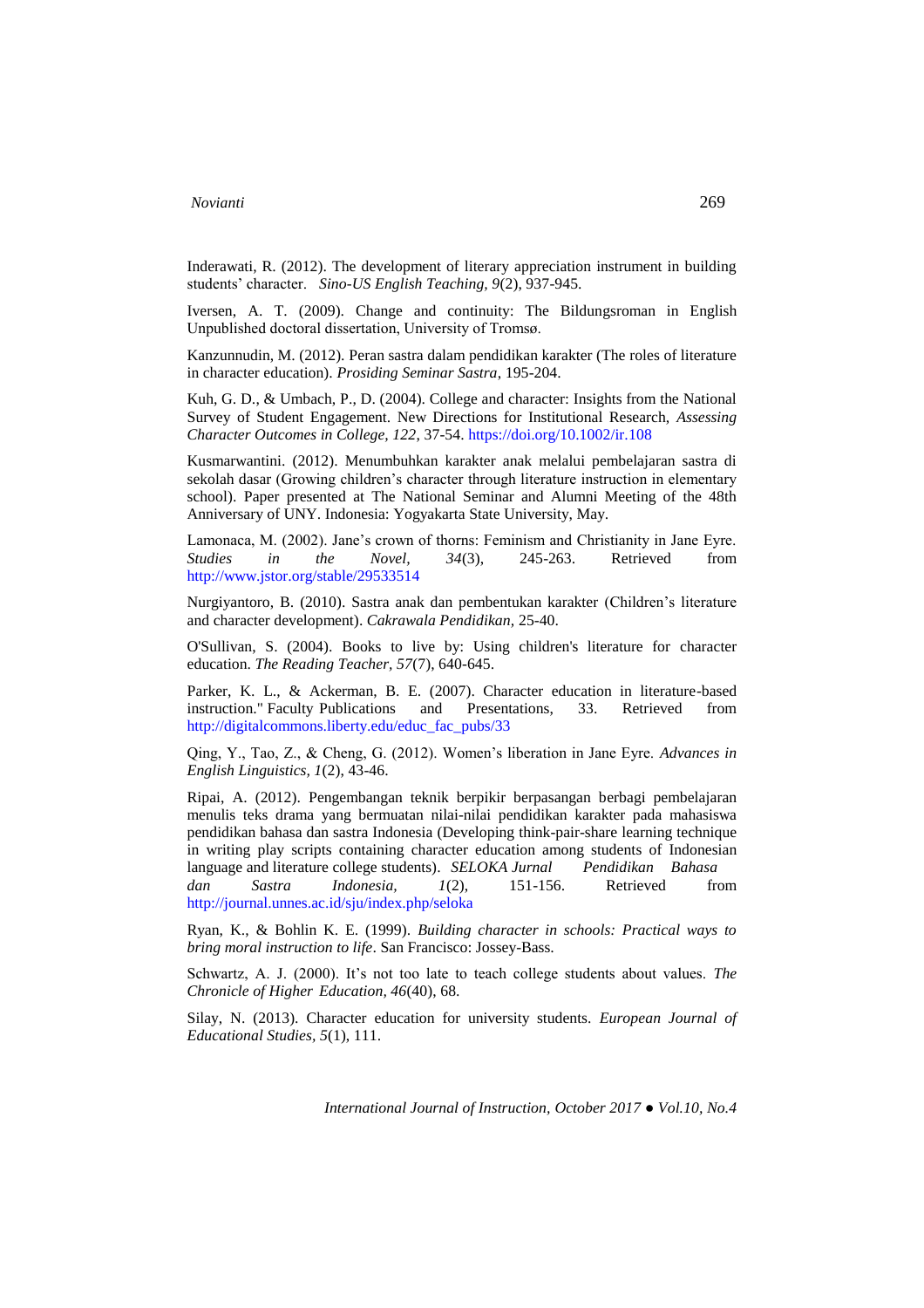Summerfield, G., & Downward, L. (Ed). (2010). Introduction. In *New Perspectives on the European Bildungsroman* (pp. 1-10). New York: Continuum International Publishing Group.

Susanti, R. (2013). Penerapan pendidikan karakter di kalangan mahasiswa (The implementation of character education among college students). *Jurnal Al-Ta'lim, 1*(6), 480-487.<https://doi.org/10.15548/jt.v20i3.46>

Stallions, M. A., & Yeats, K. (2003). Enhancing character education for tomorrow's teacher, today: A connected learning partnership model. *Florida Association of Teacher Educators Journal, 1*(3), 250-260.

Tighe, M., A. (1998). Character education  $+$  young adult literature  $=$  Critical thinking skills. *The Allan Review, 26*(1), 57-63.<https://doi.org/10.21061/alan.v26i1.a.12>

Tyra, C. (2012). Bringing books to life: Teaching character education through children's literature. *Rising Tide*, *5*. Retrieved from <http://web1.smcm.edu/educationstudies/EdStudies%20MAT%20Rising%20Tide/volume-5.html>

Ülger, M., Yiğittir, S., & Ercan, O. (2014). Secondary school teachers' beliefs on character education competency. *Procedia-Social and Behavioral Sciences* (3rd World Conference on Educational Technology Researches 2013), *131*, 442-449. <https://doi.org/10.1016/j.sbspro.2014.04.145>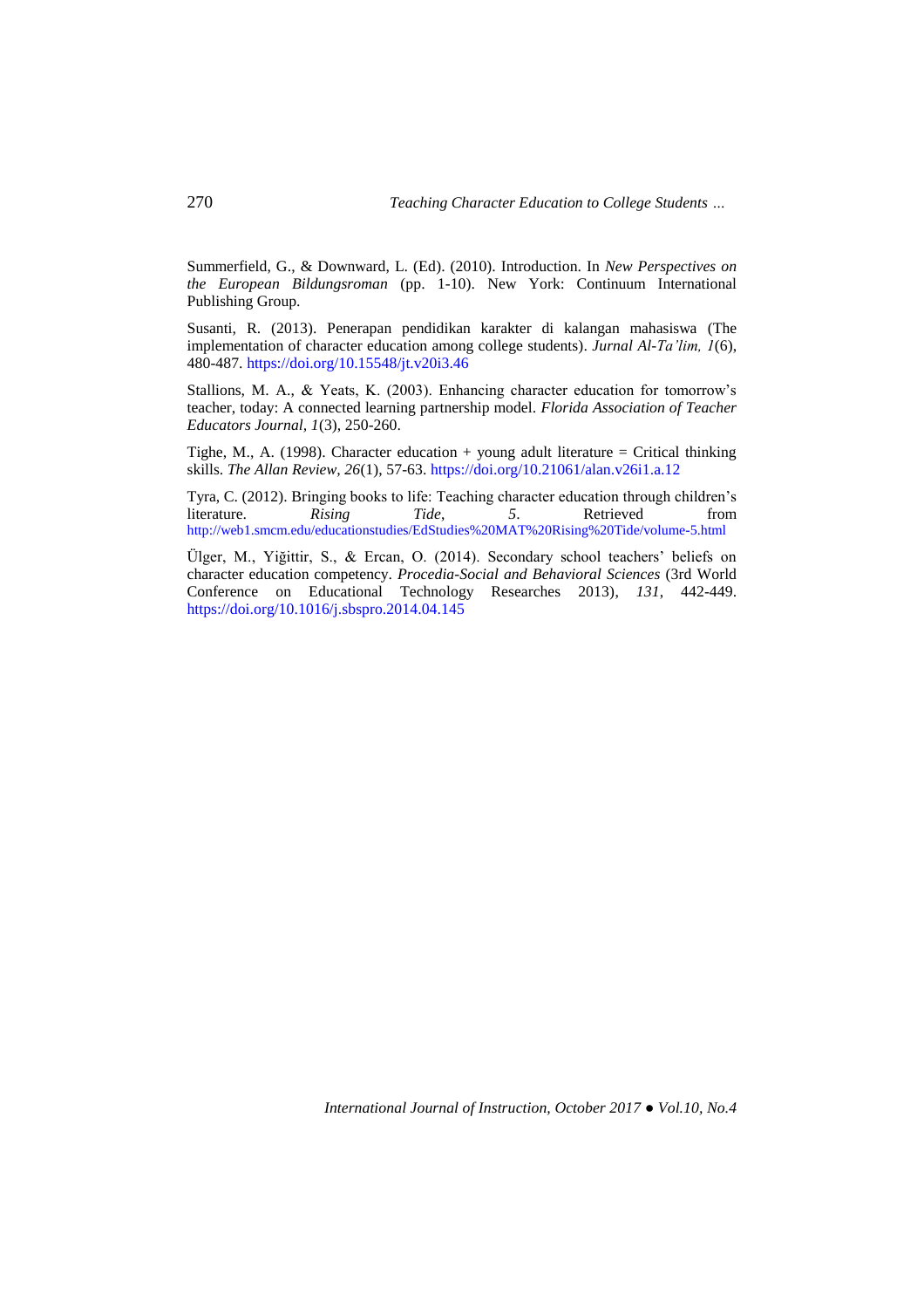#### **Turkish Abstract Biyografik Roman Kullanarak Karakter Eğitimini Kolej Öğrencilerine Öğretmek**

Bu makale, İngiliz Biyografik Roman yazarı, Jane Eyre'yi kullanarak yüksek öğrenimde karakter eğitimi öğretimi üzerine bir çalışmadır. Araştırmada öğrencilerin hikayede bulunan erdemleri tanımlayıp, bu erdemlere olan ilgilerini bulmak için Parker ve Ackerman'ın (2007) öğrencilerin edebi cevaplarıyla ilgili makale incelemelerine dayanan metinsel bir analiz yapılmıştır. Sonuçlar, çoğu öğrencinin romandaki erdemleri başarıyla tespit ettiğini ve karakterlerle olaylar arasında ilişki kurduğunu göstermiştir. Bununla birlikte, sadece birkaç öğrenci, romanda geçen erdemlerle olan ilgisini ve içgörüsünü gösterebilmiştir.

Anahtar Kelimeler: biyografik roman, karakter öğretimi eğitimi, kolej öğrencileri, yüksek öğrenim, erdemler

#### **French Abstract Enseigner l'Éducation de Caractère aux Étudiants universitaires Using Bildungsromans**

Le papier rapporte une étude sur l'enseignement d'enseignement de caractère(personnage) dans l'enseignement supérieur utilisant l'anglais Bildungsroman, Jane Eyre. Pour trouver si les étudiants ont pu identifier, s'impliquer et avoir des aperçus(une perspicacité) avec les vertus contenues dans l'histoire, un dessin d'analyse textuel sur Parker et Ackerman (2007) des essais de réponse littéraires des étudiants ont été alors conduits. Les résultats montrent que la plupart des étudiants ont avec succès identifié les vertus dans le roman et peuvent toucher aux caractères et leurs événements. Cependant, seulement quelques étudiants peuvent montrer leur participation avec et l'aperçu(la perspicacité) des vertus contenues dans le roman.

Mots Clés: bildungsroman, enseignant enseignement de caractère, étudiants universitaires, enseignement supérieur, vertus

#### **Arabic Abstract**

#### **تدريس تعليم األحرف لطالب الكلية باستخدام Bildungsroman**

وتورد الورقة دراسة عن تعليم تعليم الحروف في التعليم العالي باستخدام اللغة اإلنجليزية Bildungsroman ، جين إير. لمعرفة ما إذا كان الطالب قادرين على التعرف على، والمشاركة، ولها رؤى مع الفضائل الواردة في القصة، ثم أجريت تحليالت نصية على أساس باركر وأكرمان )7002( من المقاالت استجابة األدبية الطالب. وتبين النتائج أن معظم الطالب قد نجحوا في تحديد الفضائل في الرواية، ويمكن أن تتصل الشخصيات وأحداثهم. ومع ذلك، فقط عدد قليل من الطالب قادرين على إظهار مشاركتهم مع والبصيرة من الفضائل الواردة في الرواية**.**

الكلمات الرئيسية: Bildungsroman ، تعليم تعليم الحروف، طالب الجامعات، التعليم العالي، الفضائل